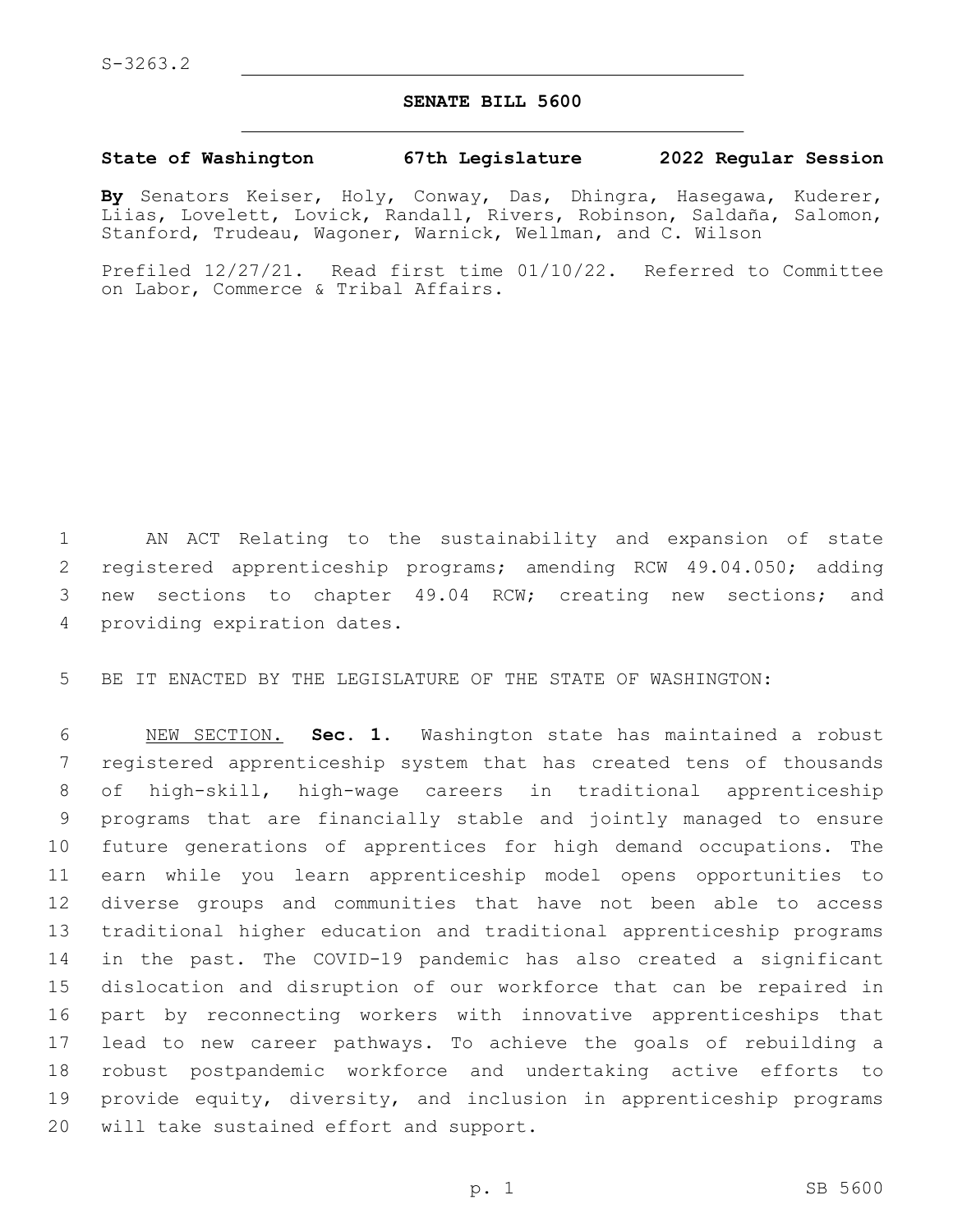NEW SECTION. **Sec. 2.** A new section is added to chapter 49.04 2 RCW to read as follows:

 (1) The apprenticeship council must establish economic or industry sector-based subcommittees to promote collaboration within each subcommittee's respective industry and to periodically review the required competencies and curricula for apprenticeship programs in each subcommittee's respective economic or industry sector.

 (2) Subcommittees must be established to encourage development of apprenticeship programs in the areas of building trades, manufacturing and engineering, health care and behavioral health, education and early learning, information and communications technology, biotechnology and life sciences, hospitality, state agencies, maritime, and other identified economic or industry growth 14 sectors.

 (3) The department of labor and industries must assign an 16 industry liaison to support each subcommittee.

 (4) The subcommittees must report at least annually to the apprenticeship council on the following within their economic or 19 industry sector:

- (a) Participation in existing approved apprenticeship programs;
- (b) Progress in developing new apprenticeship programs; and

(c) Any review of competencies and curricula.22

 NEW SECTION. **Sec. 3.** A new section is added to chapter 49.04 24 RCW to read as follows:

 The governor shall establish a committee of state agency human resources managers to undertake the development of appropriate apprenticeship programs for state agencies, involving the collective bargaining representatives for their agencies as potential apprenticeship pathways are considered and developed. The current registered apprenticeship program for industrial insurance at the department of labor and industries shall be consulted as a model for 32 other agencies.

 **Sec. 4.** RCW 49.04.050 and 2011 c 308 s 4 are each amended to 34 read as follows:

 (1) To be eligible for registration, apprenticeship program standards must conform to the rules adopted under this chapter.

 (2) The department of labor and industries must require new apprenticeship programs seeking approval to provide a plan for future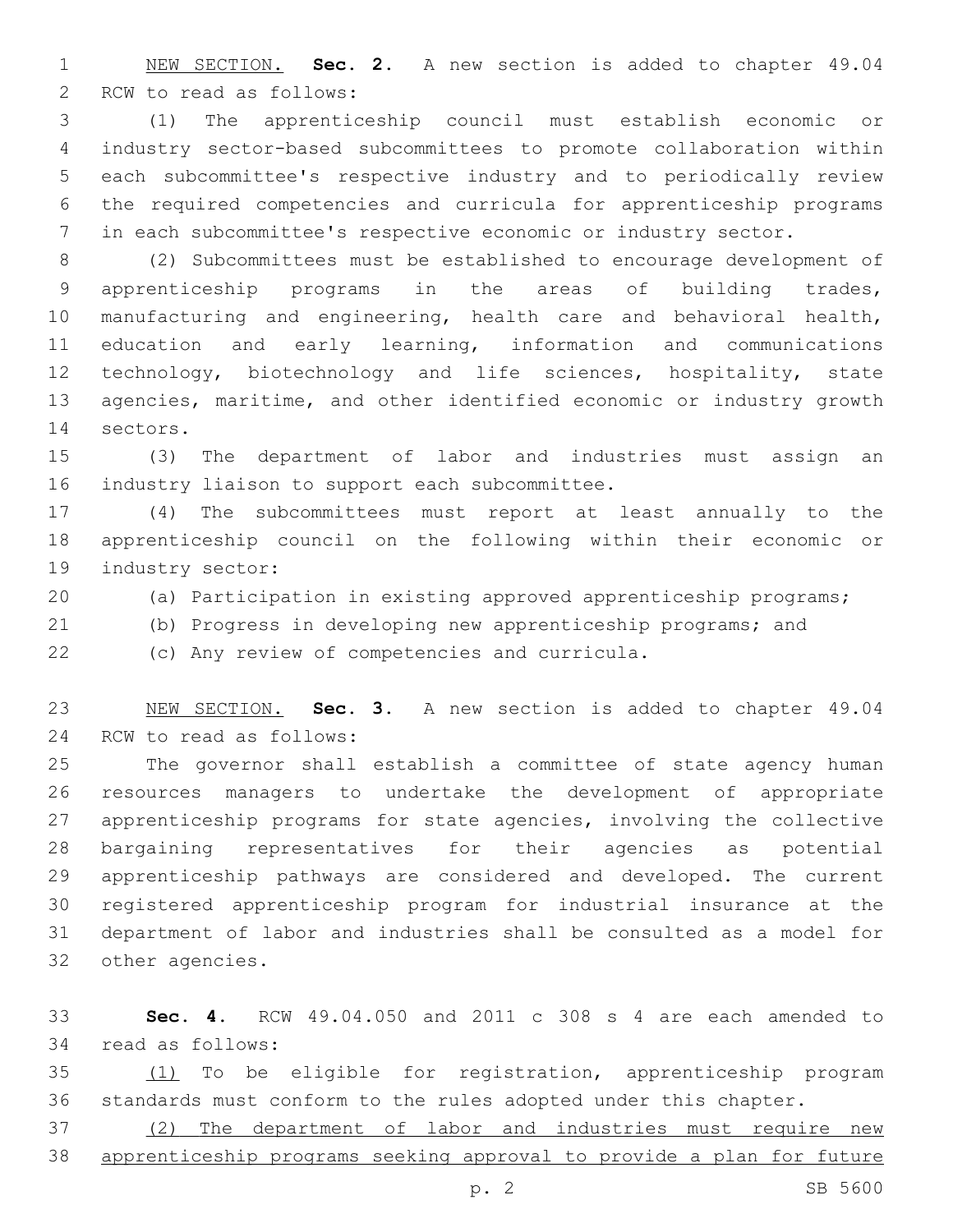sustainability of the program. No apprenticeship program may be approved without demonstrating that within 10 years of approval the program will be financially sustainable independent of any state 4 funds provided to start the program.

 (3) When evaluating applications for new apprenticeship programs, the apprenticeship council must consider whether graduating apprentices will earn a living wage, the availability of a career ladder to graduating apprentices, or the existence of other nonwage benefits as factors in the approval process.

 NEW SECTION. **Sec. 5.** A new section is added to chapter 49.04 11 RCW to read as follows:

 (1) A grant program for technology and remote learning infrastructure modernization of state registered apprenticeships is 14 established.

 (2) The department of labor and industries must manage and oversee the grant program and may establish application procedures and criteria for the receipt of grants. The department of labor and industries must require grant applications to include a plan to sustain the technology and remote learning infrastructure over time 20 independent of any state funds provided.

 (3) Subject to the availability of funds appropriated for this specific purpose, the department of labor and industries may award one-time grants to existing state registered joint apprenticeship programs for modernizing technology and remote learning 25 infrastructure.

 NEW SECTION. **Sec. 6.** A new section is added to chapter 49.04 27 RCW to read as follows:

 (1) A grant program for wrap-around support services to mitigate barriers to beginning or participating in state registered apprenticeship programs is established. Support services shall include provisions for child care, health care, transportation to job sites, and other support services necessary to mitigate barriers to beginning or participating in state registered apprenticeship 34 programs.

 (2) The department of labor and industries must manage and oversee the grant program and may establish application procedures 37 and criteria for the receipt of grants.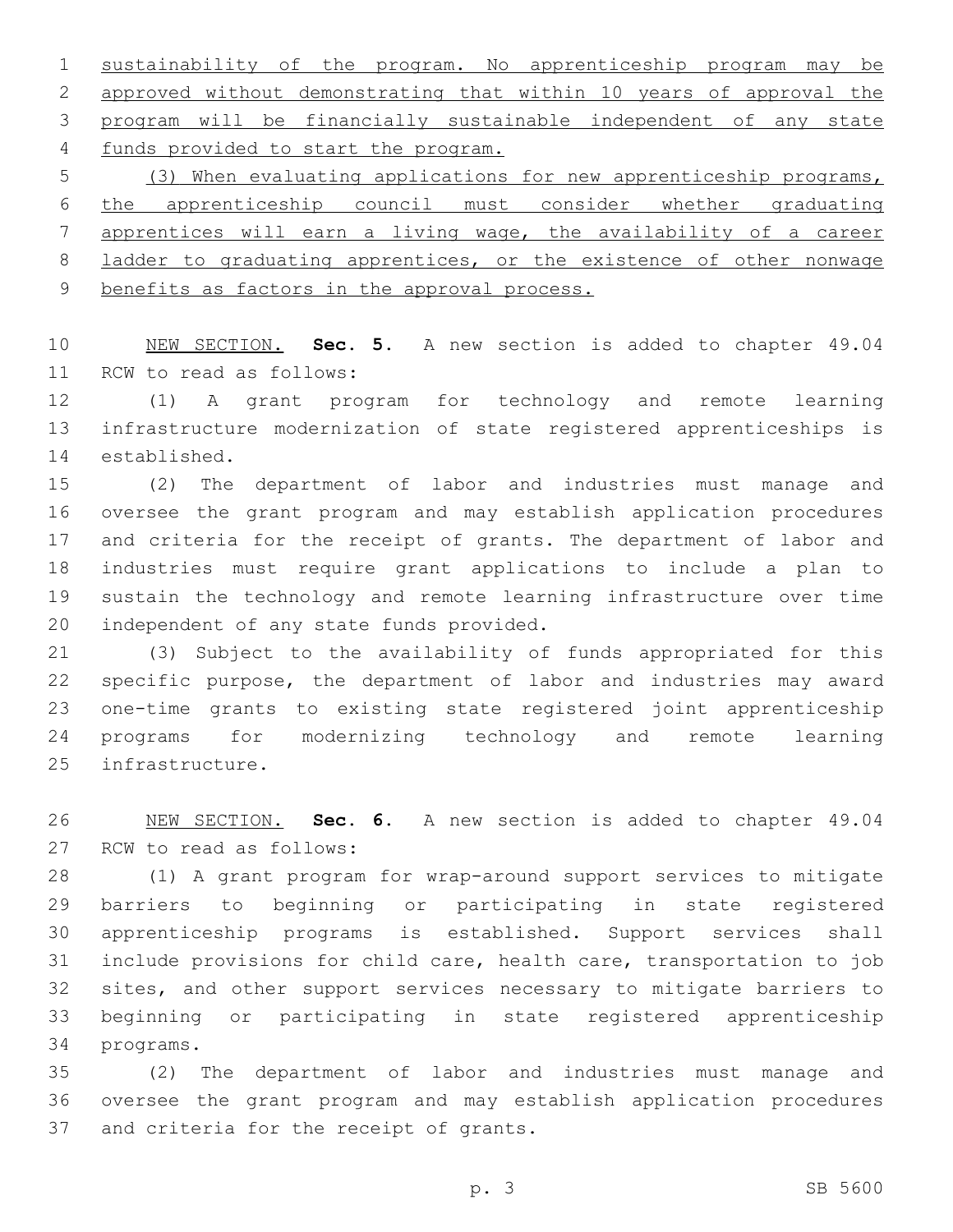(3) Subject to the availability of funds appropriated for this specific purpose, the department of labor and industries may award grants to nonprofit organizations and joint apprenticeship training committees that support individuals currently in, or seeking to enter, state registered apprenticeship programs by providing, or connecting apprentices to, wrap-around services, including child care, professional clothing, required tools, or transportation.

 NEW SECTION. **Sec. 7.** A new section is added to chapter 49.04 9 RCW to read as follows:

 (1) A grant program for updating equipment in existing state registered apprenticeship programs is established.

 (2) The department of labor and industries must manage and oversee the grant program and may establish application procedures 14 and criteria for the receipt of grants.

 (3) Subject to the availability of funds appropriated for this specific purpose, the department of labor and industries may award grants to existing state registered joint apprenticeship programs to 18 upgrade equipment necessary for the program.

 NEW SECTION. **Sec. 8.** A new section is added to chapter 49.04 20 RCW to read as follows:

 (1) Subject to the availability of funds appropriated for this specific purpose, the department of labor and industries must provide vouchers to cover the cost of driver's education courses for students enrolled in a state registered youth apprenticeship program.

 (2) The department of labor and industries may establish application and award procedures for implementing this section.

 NEW SECTION. **Sec. 9.** A new section is added to chapter 49.04 28 RCW to read as follows:

 (1) The department of labor and industries must conduct an apprentice retention study of state registered apprentices. The study must collect data from apprentices that are six months into their apprenticeships on the barriers and challenges new apprentices encounter that may prevent them from continuing their apprenticeships.34

 (2) The department of labor and industries must aggregate the data collected in subsection (1) of this section by trade and post the data on a dashboard on its public website annually.